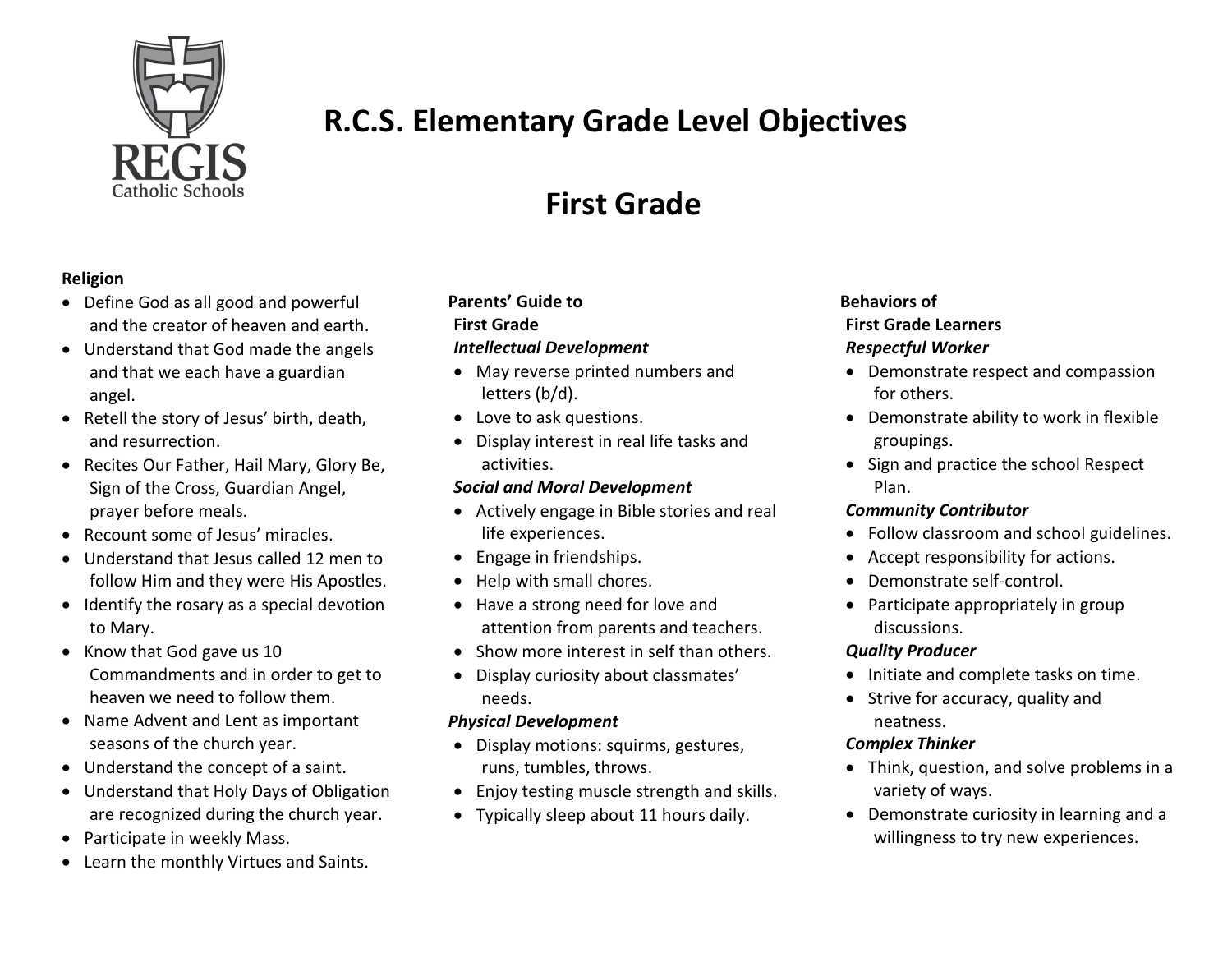## **Language Arts** *Reading*

- Apply word attack strategies.
- Recognize the Dolch word lists/high frequency words.
- Segment and blend to sound out words.
- Identify story elements and genres.
- Demonstrate comprehension strategies.

## *Writing*

- Continue handwriting practice and gripping pencil properly.
- Write a sentence independently.
- Use the writing process.
- Use capital letters/punctuation marks correctly.
- Apply spelling skills in written work.
- Apply high-frequency words in daily writing and conversations.

# *Speaking and Listening*

- Listen attentively.
- Express needs/knowledge/ideas clearly.
- Apply listening skills to follow directions.
- Demonstrate understanding of a story by listening and responding.

# **Mathematics**

## *Mathematical Processes*

- Solve problems using multiple strategies.
- Understand mathematical concepts: model the action or relationships in problems.
- Communicate solutions through pictures, words, actions, or numbers.

#### *Number Operations and Relationships*

- $\bullet$  Identify and represent fractions-  $1/2$ , 1/3, 1/4.
- Demonstrate counting skills including skip counting to 100.
- Represent and write numbers to 100.
- Recognize and order numbers to 100, out of sequence.
- Solve addition and subtraction problems using a variety of strategies.
- Write number sentences to represent addition and subtraction problems.

## *Geometry*

- Identify plane shapes and solid shapes. *Measurement*
- Demonstrate calendar skills.
- Estimate and use nonstandard/standard units of measurement to measure length and volume.
- Demonstrate telling time to the hour and half hour.

# *Statistics and Probability*

 Create, record, and interpret data in tables and graphs.

# *Patterns and Relationships*

 Copy, extend, describe, and create simple geometric and number patterns.

## **Core Value Pledge**

We are united by Our Core Values of *Living*  **Faith,** *Accepting* **Responsibility,** *Promoting* **Teamwork,** *Achieving* **Excellence, and**  *Inspiring* **Leadership.**

# **Science/Health**

- Observe and communicate through hands-on exploration.
- Recognize and describe non-living/living characteristics of plants and animals.
- Identify survival needs and different habitats of animals.
- Categorize the different types of forces of nature.
- Name and categorize various foods and food groups.
- Identify healthy practices regarding food and daily activity choices.
- Describe simple machines and the use of force and motion.
- State ways to show respect for the environment.
- Recognize that God created everything and we need to take care of what He has made for us.

# **Social Studies**

- Interpret information on a simple timeline, chart, graph or map.
- Recognize demographics of our state and country.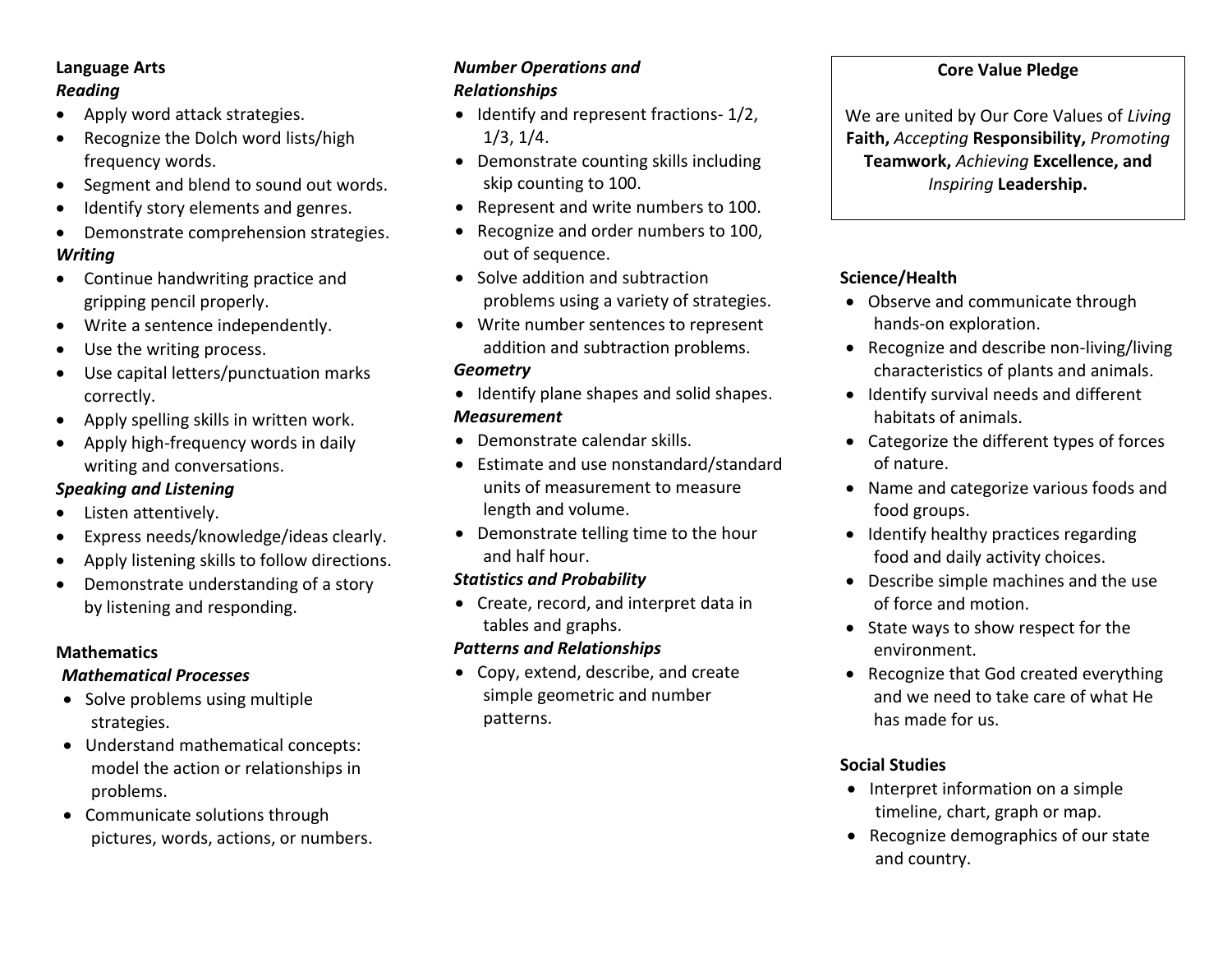- Explore the importance of families and examine types of families in different times and places.
- Identify national holidays and important famous Americans.
- $\bullet$  Identify traits in a community: wants/needs, goods/services, careers, present/past.
- Identify rights/responsibilities of a citizen.
- Recognize national symbols.

## **First Grade Visual Arts**

The standards for Grade One Visual Arts continue to emphasize that the visual arts are about ideas. Lessons emphasize the language of art. Art production focuses on increased communication, self-expression, and the depiction of stories and events. Students learn that people have different responses to works of art.

- The student will complete works of art with attention to craftsmanship.
- The student will create works of art inspired by stories or poems, ideas, and themes, other artists and personal experiences.
- The student will identify and use the following art terms:
	- o Color—identify and use primary, warm and cool colors. Student makes secondary colors.
- o Line—uses zigzag, dotted, dashed, wavy, spiral lines.
- o Shape—geometric, organic.
- o Pattern alternating, repeating.
- The student will create observational drawings and draw by following directions.
- The student will use motor skills (e.g., cutting, modeling, molding, tearing, weaving) to create two- and threedimensional works of art.
	- o Contemporary artist study – examples: *Burton Morris* – Jasper John – *Charles Harper.*
	- o Historical Artist study – example: *Paul Klee* - Monet
- The student will describe the visual qualities and content of works of art.
- The student will describe similarities and differences among works of art.
- The student will express a point of view regarding why works of art have value.
- Student work will be in public display.

## **Library**

## *Procedures*

- Locate Beginning Readers, Fiction, Nonfiction, and magazine sections.
- Locate where the Religion books are in the library.

## *Authors/Literature*

- Differentiate between authors and illustrators.
- Become familiar with Caldecott Award, folk literature, and reference books.

## *Parts of a Book*

 Recognize illustrations, publisher, title page, copyright, table of contents, and call number.

## **Music**

- Perform loud and soft dynamics through speaking, singing, and playing classroom instruments.
- Know the sounds of a variety of instruments and voices including men's, women's, and children's voices.
- Identify fast and slow tempo.
- Demonstrate and identify melodic direction through movement and vocal exploration.
- Perform simple rhythm patterns using quarter notes, eighth notes, and quarter rest.
- Sing songs using sol, mi, and la in tune.